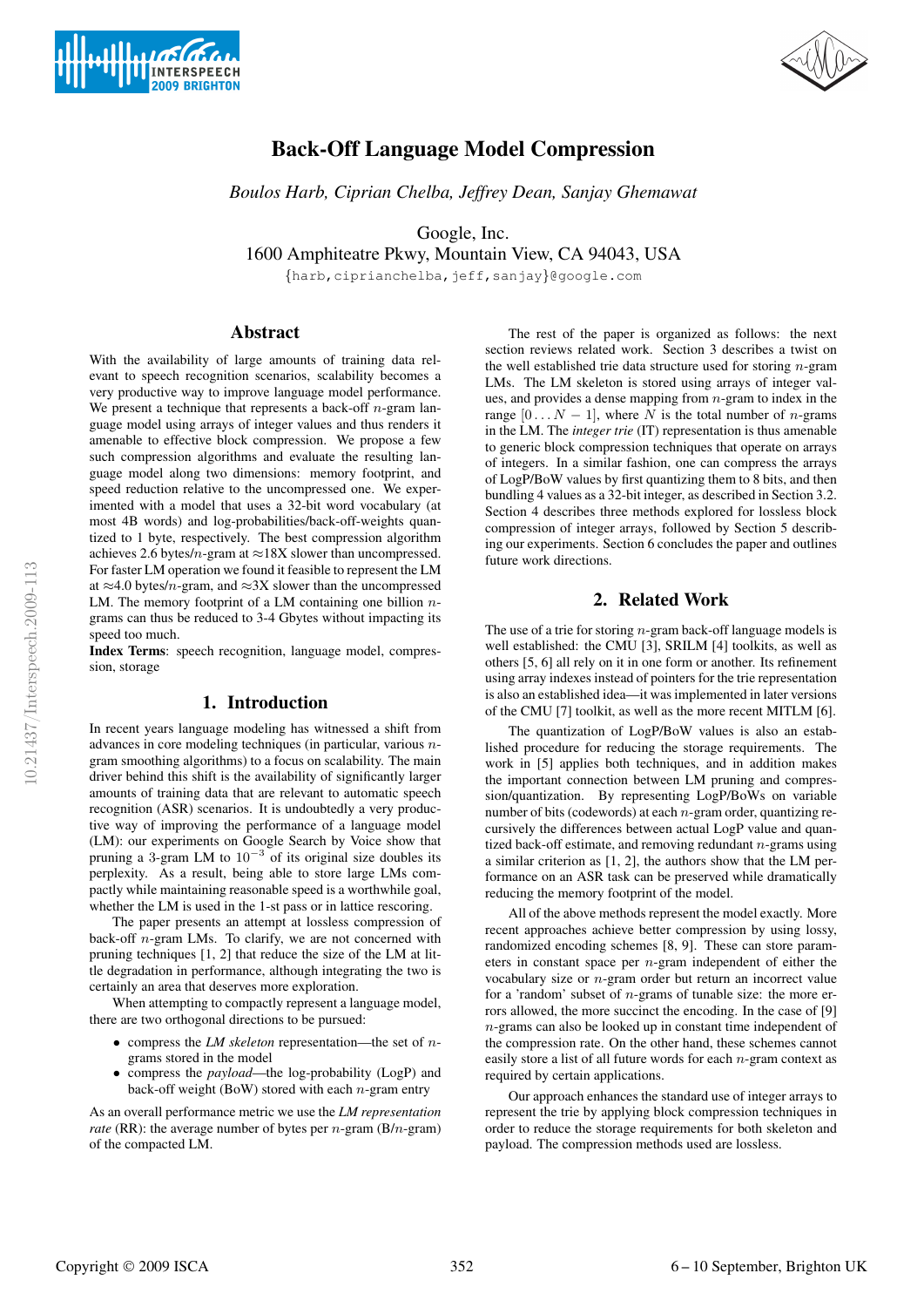# 3. Integer Trie for Language Model Representation

We can represent the skeleton for a back-off  $n$ -gram LM using two vectors:

- *rightmost word (rmw)*: stores the rightmost word for an n-gram, as we traverse the list of n-grams sorted by order (primary key) and by  $n$ -gram (secondary key, numeric sort, each word in an  $n$ -gram represented by its index in the vocabulary)
- *right diversity (div)*: stores the number of future words (child nodes in the trie) in a given  $n$ -gram context. The  $n$ -grams at the highest order have diversity 0, so there is no need to store a diversity count for them.

Trie traversal to identify the index of a given  $n$ -gram involves a sequence of  $n - 1$  binary searches over ranges of the *rmw* vector whose boundaries are specified by the cummulative diversity values. As such we prefer to store the *cummulative right diversity (acc)* vector instead of the *right diversity (div)* vector. The first entry  $acc[0] = |V|$  is set equal to the vocabulary size |V|. The index assigned to a given n-gram  $w_1 \dots w_n$ is the index of the last word  $w_n$  in the *rmw* vector traversal.

Listing the future words in a given  $n$ -gram context is as simple as pointing to the correct range in the *rmw* vector. The dense mapping from *n*-grams to integer values in the range  $[0, N-1]$ ,  $N$  being the total number of  $n$ -grams in the model, also allows storing the LogP/BoW values as arrays of *float*, or b-bit integers if quantized. The inverse mapping from a given integer key to an  $n$ -gram involves binary searches over sorted ranges of the  $acc$  vector whose sizes are the number of  $n$ -grams at a given order, respectively, and is more expensive.

As for storage requirements, each  $n$ -gram requires two  $log_2(|V|)$  entries: one for the rightmost word, and one for the diversity count. In practice we use 32-bit integers to store the vocabulary, so the raw integer trie storage requirement is  $8B/n$ gram. Adding two *float* values—LogP and BoW—for each ngram brings the RR ar 16B/n-gram. Quantizing the LogP/BoW to 1B each, reduces it to 10B/n-gram. Since the highest order n-grams do not have a *acc* entry and neither a BoW value, the actual RR values are slightly smaller, depending on the ratio of n-grams at the maximum order relative to the total number of n-grams in a given model.

#### 3.1. Compressed Integer Trie

Representing each entry in the IT arrays using 32-bit (4B) integers is equivalent to assuming that the sequence of entries in each vector is output by a memoryless source. That is unlikely to be the case however, since there are many regularities in the  $n$ -gram stream. Even our toy example shows that each of the two vectors may contain runs of identical values. The *rmw* vector contains entries that are sorted within a sub-range. Similarly, the *acc* vector would be better represented by storing the smaller diversity values, which are very likely to require considerably less bits than  $log_2(|V|)$  as we get deeper in the trie, and are again likely to occur in runs of identical values.

In an attempt to exploit such regularities we explored three different block-compression techniques, which we detail in Section 4. Regardless of the compression technique, the resulting compact array is required to implement a common interface that allows efficient IT lookup:

- get block length
- $\bullet~$  get array element at index  $k$
- get array elements in range [start, end)

• find range  $[v_{\text{start}}, v_{\text{end}}]$  of values equal to a specified  $v$ , within a pre-specified range [start, end); the range [start, end) is assumed to be sorted

The implementation of the fourth method (*equal range*) is not specific to any given block-compression scheme. In order to make it efficient we cache the array values at block starts and perform the binary search for  $v$ , first over blocks (no block decoding necessary) and then over the elements in the block (or range of blocks) that might contain the range  $[v<sub>start</sub>, v<sub>end</sub>]$ . The size of the cached helper array is included in our computation of the RR.

#### 3.2. Quantized Payload

Quantization of LogP/BoW values has been long used to save storage at very little decrease in language model performance as part of an ASR decoder. We use 8-bit linear quantization for the LogP/BoW values, computing one separate "codebook" for each. The min and max values are computed in a first pass, after which each value is represented by its nearest of the 256 8-bit codewords that span the [min, max] range.

### 4. Block Compression for Integer Arrays

We have experimented with three different block compression schemes for arrays of 32-bit unsigned integers, which we detail in the next sections. We assume we are given an array A and a block length b. Each scheme generates a byte-array representation  $\hat{A}$  (that is wrapped in an interface implementing the common functions described in Section 3.1).

In each of our block-based encoding schemes below, we first divide the array into a set  $B$  of non-overlapping blocks of length b, encode each block, and store the sequence of encoded blocks. We also store an offset array on the side that maps the block number to the beginning of the encoded block. Sections 4.1, 4.2, and 4.3 below focus on how blocks are encoded in each scheme.

A lookup proceeds by computing the block number, looking up the block offset, and finding and decoding the appropriate entry in the block.

#### 4.1. RandomAccess

The *RandomAccess* encoding maintains  $O(1)$  access into the encoded array Aˆ. However, as implemented, *RandomAccess* can only encode arrays of monotonically non-decreasing values. Extending it to encode any array is straightforward. Each block is encoded by storing the first value in the block–or the *anchor*–using 4 bytes; then storing the difference between each subsequent element in the block and the anchor using a fixed number  $\beta$  of bytes. For a given block,  $\beta$  is the minimum number of bytes needed to store the difference between the largest (also the last) element in the block and the anchor. Maintaining random access during lookup is now easy since we can compute  $\beta$  for a block by taking the difference between its offset and the following block's offset and dividing by the block size b.

As mentioned in Section 3.1, we can cache the anchors for faster access time especially when performing binary search. The cached anchors add  $4|B|$  bytes to the size of  $\hat{A}$ .

#### 4.2. GroupVar

One drawback of the RandomAccess encoding is that as the block length b increases, even though the number of blocks (thus the number of anchors and boundaries) decreases, the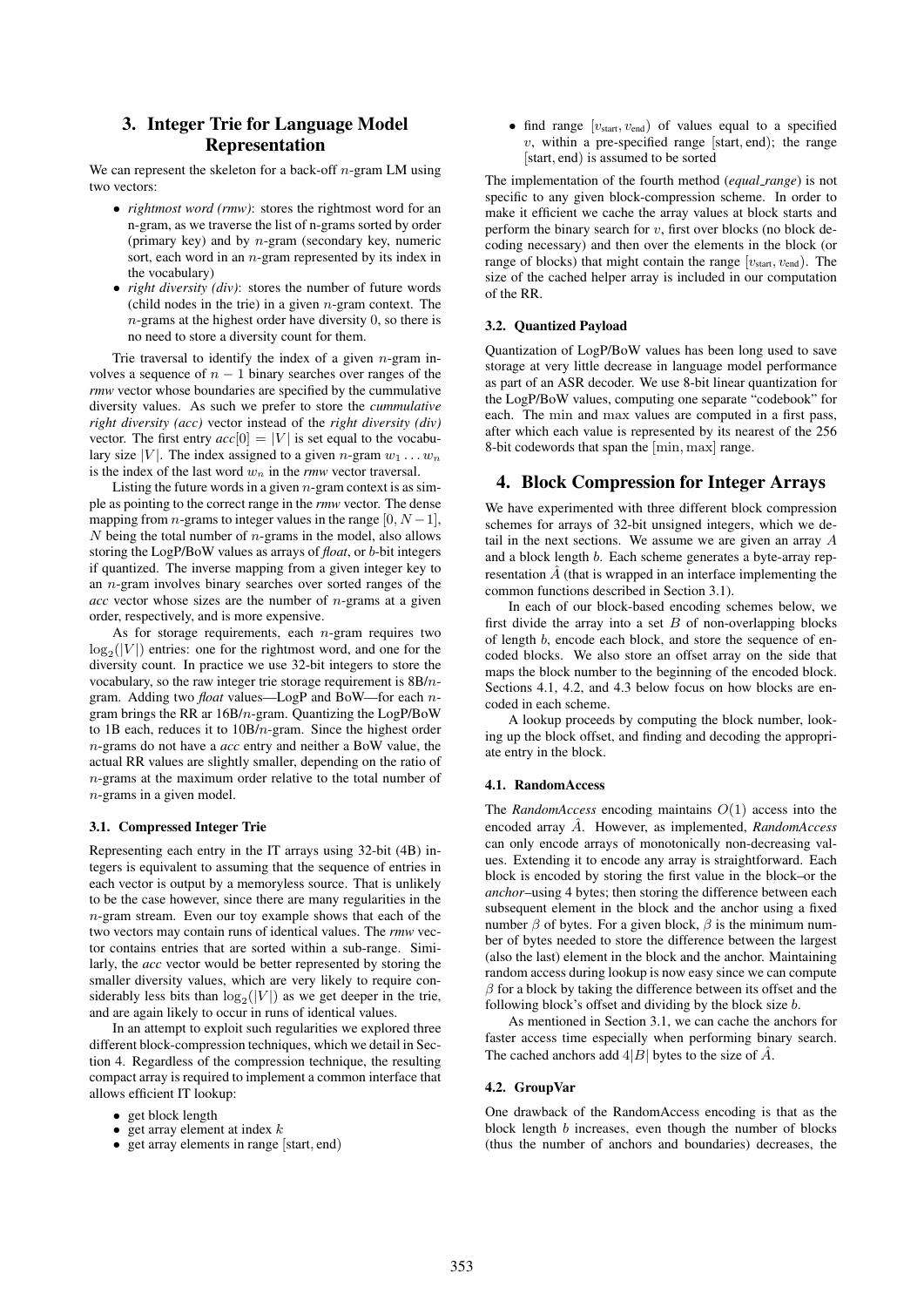number of bytes needed to store block elements may increase. In the *GroupVar* encoding we present here the size of the representation  $\tilde{A}$  gets better as  $b$  increases; however, the time required for decoding an element becomes  $O(b)$  in the worst case.

This encoding uses a custom representation of deltaencoded values to improve decoding speed. Each value is represented as a two-bit length (0-3 indicating 1-4 bytes), plus that many bytes of data. In order to make decoding fast, the numbers are stored in groups of four, as follows:

> length tags: 1 byte value 1: 1-4 bytes value 2: 1-4 bytes value 3: 1-4 bytes value 4: 1-4 bytes

where the first byte contains the two-bit lengths for the four values. Hence, each group of four values is represented in 5 to 17 bytes. Because the length tags are all in one byte, a 256 element lookup table can give the appropriate masks and offsets for decoding these four values.

### 4.3. CompressedArray

Each block is converted to a sequence of symbols from the following alphabet:

- 
- 
- TOGGLE(N): toggle last value's N-th bit<br>
ADD(N): add N to last value<br>
ESCAPE(N): next N bits form the value<br>
REPEAT LAST(N): last value is repeated for next N
- index entries<br>- EXPLICIT (N) : N is the next value
- 
- $\mathop{\rm MRU}\nolimits({\mathbb N})$  : use the  $N\text{-th most recent symbol value}$

This encoding assumes that the value just before the beginning of each block is zero, so for example an ADD(7) at the beginning of a block expands to 7.

We compute a single Huffman code for the entire array and encode all blocks using this code. The conversion of numbers to symbols is done by making multiple passes over the input. In the first pass, we try all possible encodings of a value and increment a count associated with each possible encoding. E.g., if a value can be encoded as ADD(1) or TOGGLE(1), we increment the counts for these symbols. (The counts can be maintained probabilistically if the input array is large.) At the end of this pass, we build a Huffman table from these counts.

In the next few passes, we refine the count distribution: For each value we pick the minimum length encoding using the Huffman table we built in the previous pass. E.g., if the Huffman table assigned a smaller code to ADD(1) than TOG- $GLE(1)$ , we increment the count for  $ADD(1)$  in the table built by this pass. At the end of the pass we build a new Huffman table with the new count distribution.

In the final pass we encode the values using the Huffman table generated by the previous pass.

### 5. Experiments

Our experiments used two sets of language models/test data:

- *Switchboard (SWB)*: 4-gram LM containing 908,359 ngrams: 30,170/429,898/245,961/202,330 1/2/3/4-grams, respectively; evaluated on 5,879 sentences/57,657 word tokens; n-gram hit ratios: 0.11/0.40/0.31/0.18
- *Google Search by Voice (GSV)*: 3-gram LM containing 998,846/8,229,305/4,323,946 1/2/3-grams, respectively; evaluated on 10,557 sentences/38,997 word tokens; n-gram hit ratios: 0.08/0.57/0.35

| Compression        | <b>Block</b> | Relative | <b>RR</b>    |
|--------------------|--------------|----------|--------------|
| Technique          | Length       | Time     | $(B/n-gram)$ |
| None               |              | 1.0      | 14.09        |
| <b>Ouantized</b>   |              | 1.0      | 8.75         |
| CMU 32b, Quantized |              | 1.0      | 7.2          |
| CMU 24b, Quantized |              | 1.0      | 6.2          |
| GroupVar           | 8            | 2.4      | 6.79         |
|                    | 64           | 3.9      | 5.09         |
|                    | 256          | 8.3      | 4.91         |
| RandomAccess       | 8            | 2.6      | 6.69         |
|                    | 64           | 3.5      | 4.98         |
|                    | 256          | 6.2      | 5.12         |
| CompressedArray    | 8            | 5.3      | 5.18         |
|                    | 64           | 18.3     | 3.38         |
|                    | 256          | 56.2     | 3.18         |

Table 1: Switchboard LM: speed and representation rate (RR) for various compression techniques and block lengths.

For speed measurements, we used a standard Google microbenchmarking setup. For each run we made 10 passes over the test data to perform the standard perplexity calculation. The model and test data loading time are excluded from the calculation. We did not pre-compute any sufficient statistics from the test data either, namely each benchmark iteration involved a LM LogP calculation for each of the tokens indicated above.

The last two paragraphs in Section 2 of [5] detail a technique used in the CMU toolkit which allows one to store the cummulative diversity counts on 2B only. By denoting the total number of  $n$ -grams in a model with  $N$ , the number of  $n$ grams at the maximum order as  $N_{max}$ , the number of 1-grams by  $N_1$  and assuming 1B quantized LogP/BoW values, we arrive at RR=  $8-4 \cdot N_1/N - 3 \cdot N_{max}/N$  (B/n-gram) for a LM that uses a 32-bit vocabulary—we assume that the vocabulary is not stored as part of the *rmw* vector, to make sure the comparison with the IT is correct. We also note that while the term due to the vocabulary size  $4 \cdot N_1/N$  is relatively significant for the GVS LM  $(0.3B/n-gram)$ , as the total number of *n*-grams increases towards 100M-1B, it becomes negligible. Allowing a 24-bit vocabulary (sufficient in practice) reduces the RR by  $1B/n$ -gram; we report this rate as well, although not directly comparable with our experiments since we use 32-bit vocabularies.

We compared the performance of each IT compression scheme at various block lengths. Tables 1, 2 show the results for Switchboard, Google Search by Voice, respectively; Figures 1, 2 summarize the RR as a function of LM speed, measured relative to the uncompressed one.

In its raw form, the integer trie requires slightly less than<sup>1</sup> 16B/n-gram—≈8B/n-gram for the LM skeleton, and ≈8B/n-gram for the payload, assuming *float* representation for LogP/BoWs. Linear quantization of LogP/BoWs to 8 bit codewords reduces the payload to slightly less than  $2B/n$ gram, and the RR to 8-9B/n-gram. Further reductions can be achieved by block compression of the integer arrays in the integer trie,  $RR \approx 3.5B/n$ -gram. The best result on the LMs we experimented with was RR 3.1B/n-gram for block length 256. The speed of  $n$ -gram lookups is negatively impacted by using stronger compression schemes and larger block lengths—16X and 56X slower than uncompressed for the *GSV* and *SWB* models, respectively. A better trade-off for the *GSV* LM achieves

<sup>&</sup>lt;sup>1</sup>The *n*-grams at the highest order in a back-off LM do not have any children in the trie, and no associated BoW, only a LogP value.